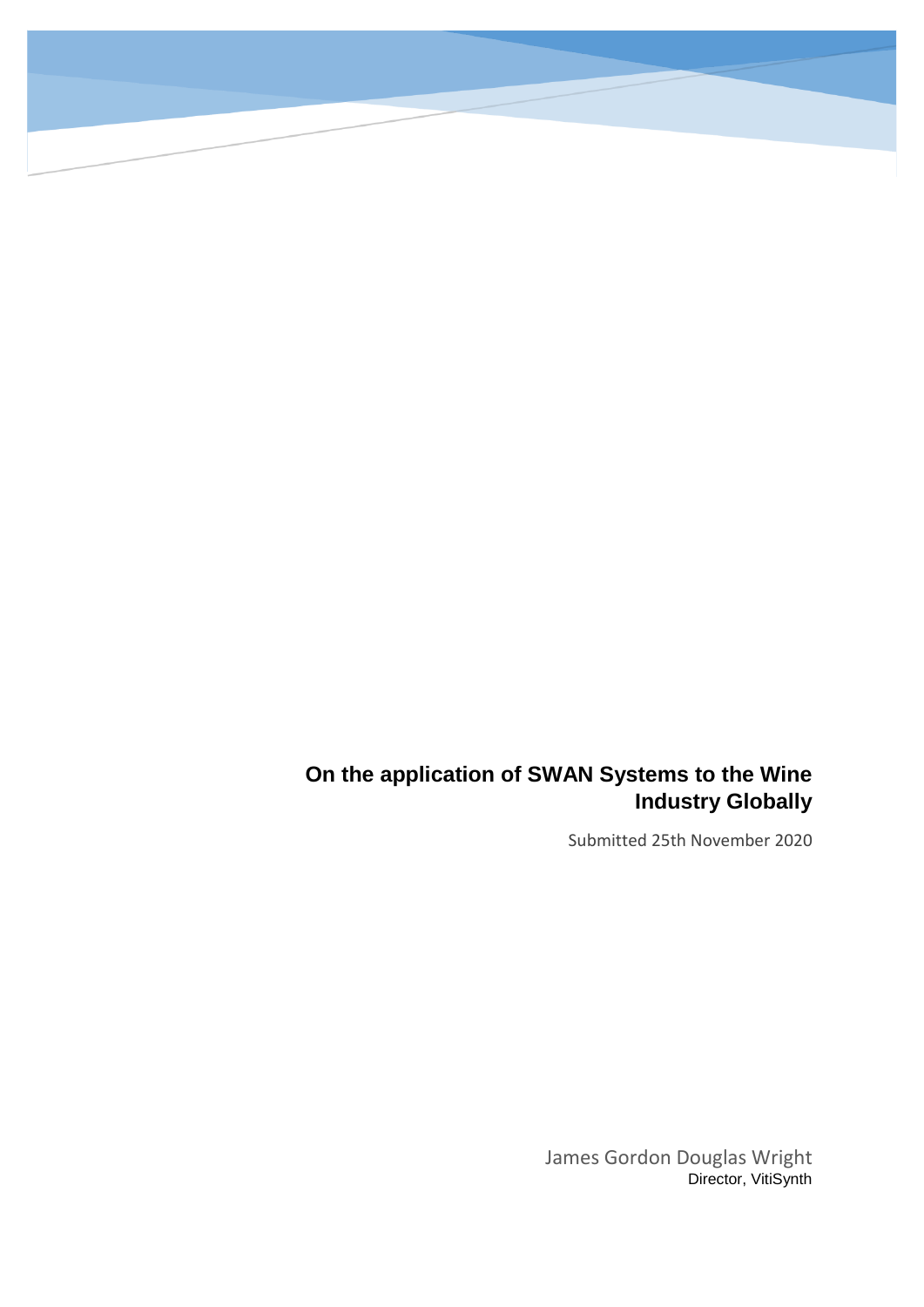#### **Contents**

### <span id="page-1-0"></span>Company insights

In addition to the company information available via the **SWAN Systems** website the following insights will be relevant to vineyard operators contemplating integrating their software.

SWAN Systems:

Page  $\overline{\phantom{0}}$ 

- Has a team of agricultural and software engineers providing service support to customers
- Despite the extremely user friendly layout and functionality of the software significant initial and ongoing support is provided to customers to ensure they can make the most out of its extensive capabilities
- The team includes a viticulture specialist with many years of experience in running large vineyards, including the management of sophisticated irrigation systems across a wide variety of cultivars (personal experience)
- Significant resources are being applied to ongoing product development based on customer feedback. Software development is in-house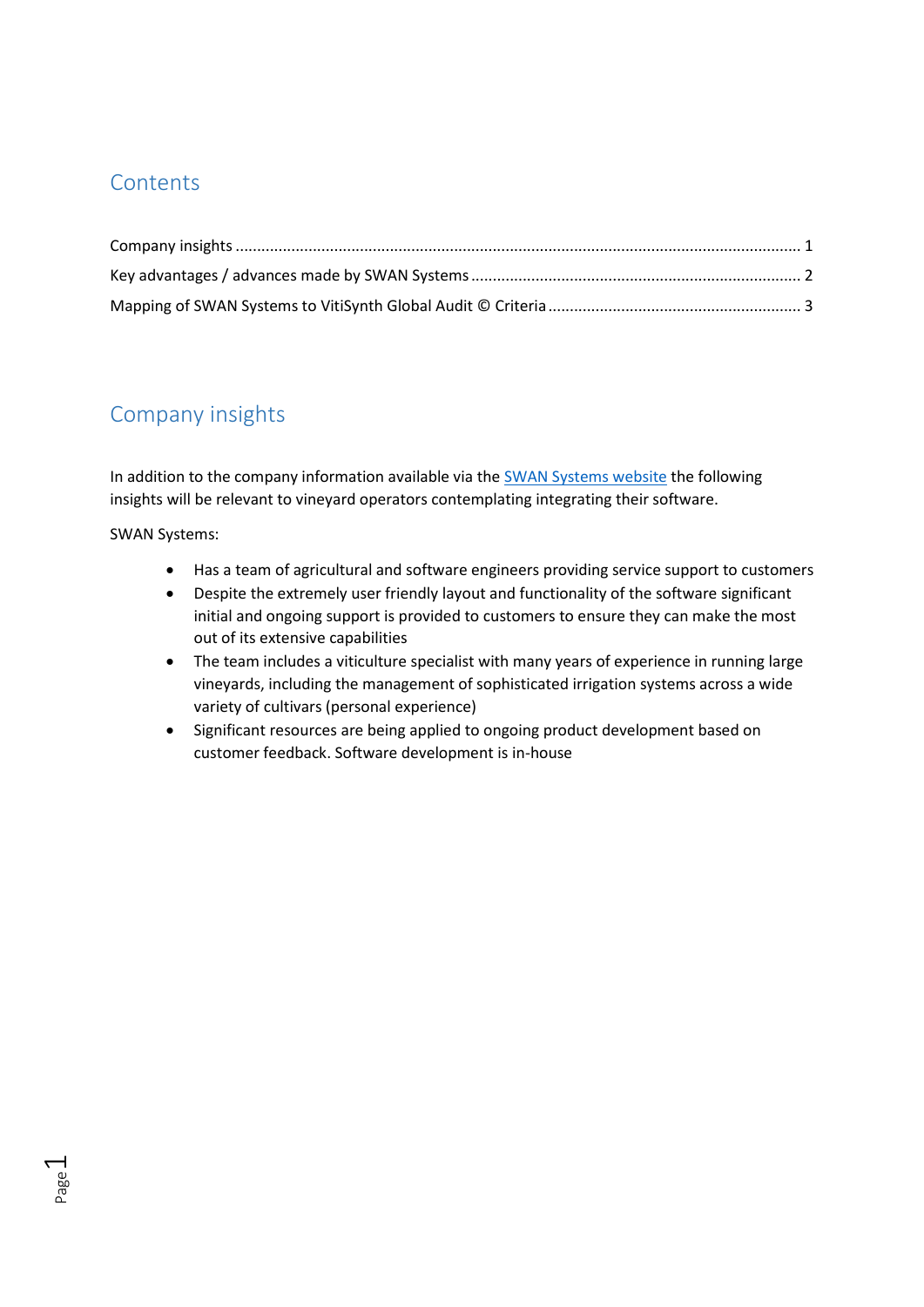# <span id="page-2-0"></span>Key advantages / advances made by SWAN Systems

In addition to the information available in the [SWAN Systems website](https://www.swansystems.com.au/industries/viticulture/) the following comments regarding the key advantages of / advances made by SWAN Systems will be relevant for vineyard operators:

- Based on VitiSynth Global Audit results (see below) vineyard operators tend to gather data relevant to irrigation and nutrition on a piece-meal basis i.e. one-time remote / proximal sensing projects and in a non-integrated way i.e. irrigation application, soil monitoring, vine monitoring, weather monitoring, water budget tracking and water resource management in separate software / spreadsheets. SWAN Systems creates the opportunity to bring all of these together
- SWAN Systems is extremely scalable and flexible. One existing customer has over 500 different management units running over the one license
- This scalability creates the opportunity for the vineyard operator (single-site or multisite) to define block strategies however they prefer i.e. grouping by cultivar, grouping by cultivar and quality / yield target, setting block strategies by individual block
- These group / block strategies are integrated into the overall Dashboard which creates the opportunity to run scenarios i.e. if we give the white cultivars 10% more water over Veraison this year where will we stand in relation to budget?
- The capacity to define group / block strategies also provides the opportunity for senior management, the vineyard manager and irrigation manager to agree clearly defined and documented plans to achieve yield and quality goals while managing business risk. At any point during the year status in relation to these plans can be viewed. This can also be seen as meeting a fundamental aspect of people management- "defining what good performance looks like" (See Ken Blanchard's One Minute Manager)
- What is also significant about the group / block strategy capabilities of the software is the ease at which these strategies can be fine-tuned based on experience and real data i.e. fine tuning of specific crop-coefficients- knowledge management and transparency at its best
- For those operating in a corporate environment the definition of plans and the transparency of actions and status provide high-level demonstration of due diligence and risk management

Page  $\sim$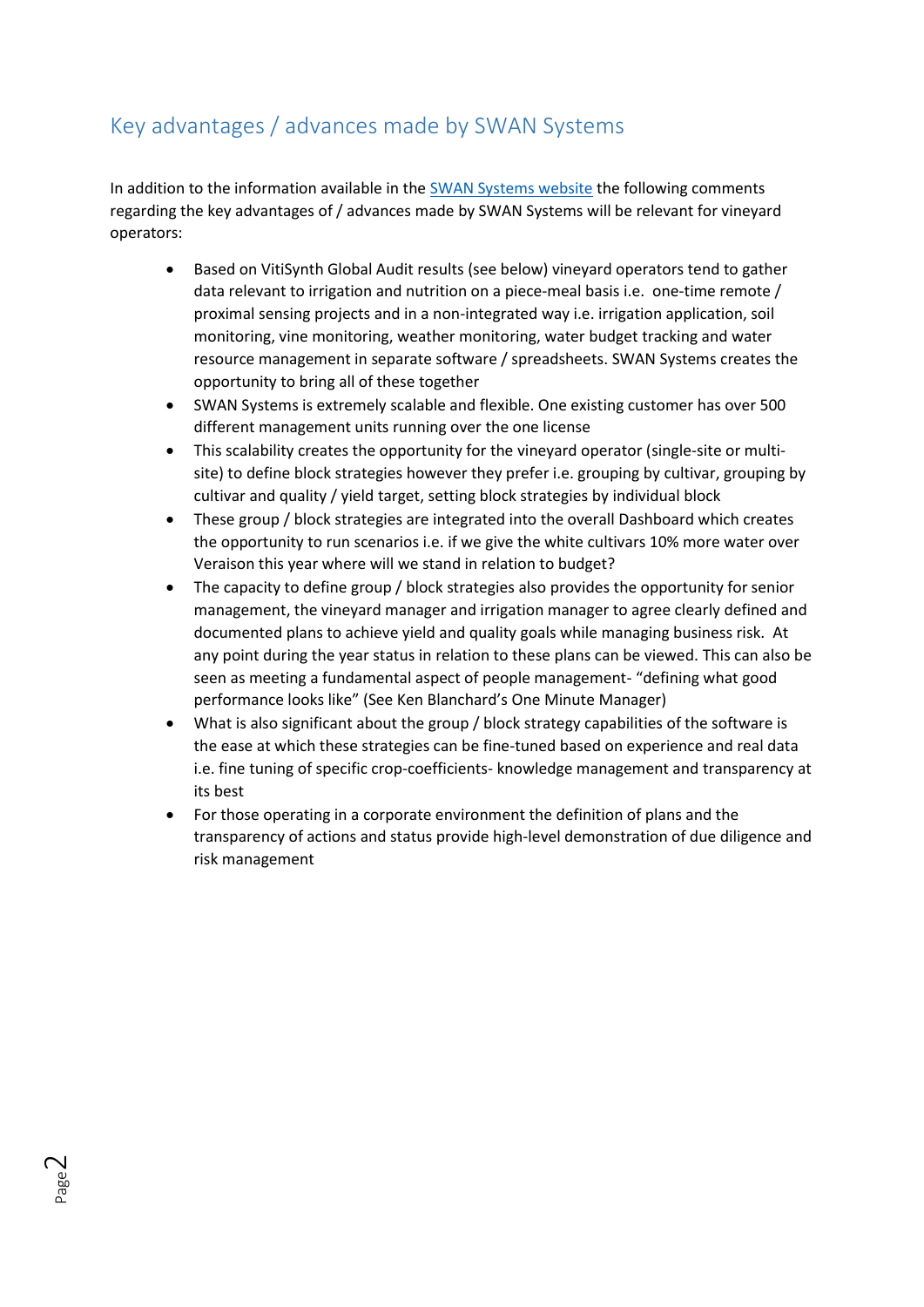# <span id="page-3-0"></span>Mapping of SWAN Systems to VitiSynth Global Audit © Criteria

To provide a more detailed overview of how SWAN Systems can assist vineyard operators meet / exceed global best practice the capabilities of its software are mapped against VitiSynth Global Audit © Criteria below.

*The VitiSynth Global Audit © is the next generation of a second party audit the author has been conducting for clients over many years. The checklist used during these audits includes over 2000 criteria related to technical, business management, environmental management and occupational health & safety aspects of vineyard, winery, warehouse and cellar door operations. The criteria are mapped against the VitiSynth Wine LoT © to provide structure and to create the opportunity for the client to use the VitiSynth database to further explore opportunities for improvement / innovation. The audit provides clients with a very detailed and constructive overview of the current status of operations including status in relation to compliance with international standards such as ISO 9001, ISO 14001, ISO 45001, HACCP, GMP, ISO 22000 and GFSI recognised standards such as IFS and FSSC 22000. Further information regarding the VitiSynth Global Audit © program can be found at [www.vitisynth.com](http://www.vitisynth.com/)*

| VitiSynth Global Audit © Criteria                                                     | <b>Coverage by SWAN Systems</b>                  |
|---------------------------------------------------------------------------------------|--------------------------------------------------|
| <b>ENVSOIWATTHR-T-01 Soil water thresholds</b>                                        |                                                  |
| (Field capacity, Onset of deficit, Refill points,                                     |                                                  |
| Onset of stress, Permanent wilting point) are                                         |                                                  |
| known, taken into account in irrigation regimes                                       | Software allows for the setting of customised    |
| and incorporated into soil water / irrigation                                         | thresholds by group i.e. cultivar and by block   |
| monitoring systems                                                                    |                                                  |
| VYDWMTIRRPRGREG-T-01 Irrigation regime<br>(RDI, SDI, RFI etc.) suits block strategies |                                                  |
| (Quality, Yield etc.)                                                                 |                                                  |
|                                                                                       | Software allows for the integration of settings  |
|                                                                                       | based on individual block strategies             |
| VYDWMTIRRPRGREG-T-03 Irrigation regime                                                |                                                  |
| incorporates crop co-efficients                                                       |                                                  |
|                                                                                       |                                                  |
|                                                                                       | Software incorporates crop co-efficients as a    |
|                                                                                       | standard feature. Crop co-efficients can be      |
|                                                                                       | individually set for management units and the    |
|                                                                                       | software provides a feedback mechanism for       |
| VYDWATIRRSUMBUD-T-01 Water budget                                                     | the fine-tuning of these values over time        |
| documented and monitored i.e. Budget Vs.                                              |                                                  |
| Actual                                                                                |                                                  |
|                                                                                       | Software not only provides an instantaneous      |
|                                                                                       | overview of current status in relation to the    |
|                                                                                       | water budget but also projections based on       |
|                                                                                       | settings. Water budgets can also be integrated   |
|                                                                                       | for specific management units i.e. whites versus |
|                                                                                       | reds, by cultivars, by quality grade etc.        |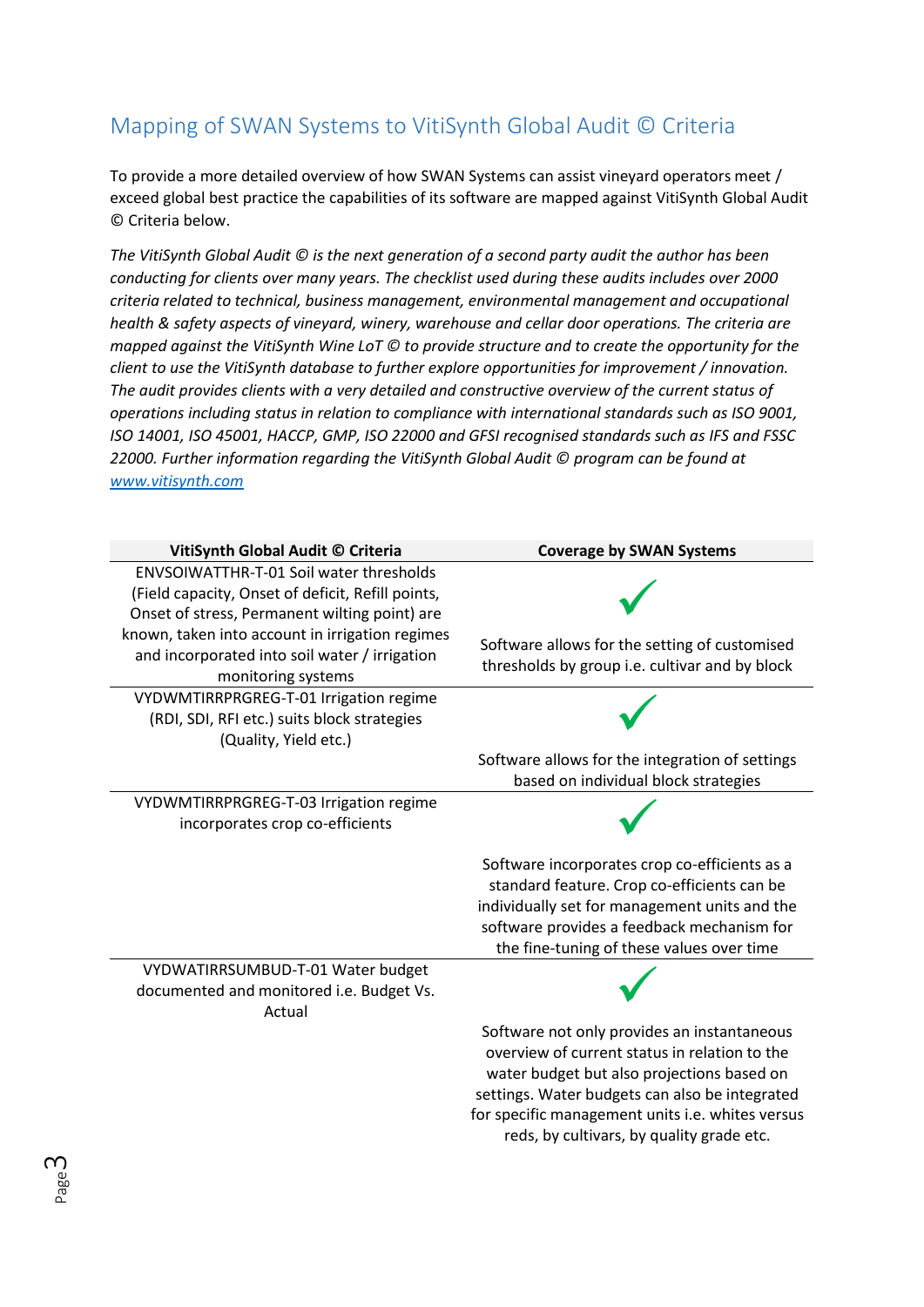| VitiSynth Global Audit © Criteria                                                            | <b>Coverage by SWAN Systems</b>                                                               |
|----------------------------------------------------------------------------------------------|-----------------------------------------------------------------------------------------------|
| VINWATUSEWUE-T-01 Water use and water use                                                    |                                                                                               |
| efficiency is calculated and tracked over time                                               |                                                                                               |
|                                                                                              | Software calculates Water Use Efficiency down                                                 |
|                                                                                              | to the management unit level                                                                  |
| VYDCLI-T-02 Weather station data used in                                                     |                                                                                               |
| irrigation regime i.e. Temperature, Eto,                                                     |                                                                                               |
| Humidity, Wind speed                                                                         |                                                                                               |
|                                                                                              | Software provides seamless integration of a<br>wide range of climate data. Of special note is |
|                                                                                              | that weather conditions are taken into account                                                |
|                                                                                              | in predicting irrigation demands                                                              |
| VYDMONSENREM-T-03 Remote sensing data                                                        |                                                                                               |
| integrated into irrigation monitoring system                                                 |                                                                                               |
|                                                                                              | Software allows for the overlay of remote                                                     |
|                                                                                              | sensing data / mapping i.e. NDVI                                                              |
| VYDWMTIRRMONSOW-R-01 Risk thresholds set                                                     |                                                                                               |
| moisture levels for soil for different phenology                                             |                                                                                               |
| stages                                                                                       |                                                                                               |
| VYDWMTIRRPRGREG-T-02 Risk profile (cultivar<br>susceptibility to heat events / drought /     | Software allows for the setting of additional                                                 |
| sunburn etc., soil water holding capacity,                                                   | thresholds including risk management                                                          |
| irrigation system capacity etc.) is calculated and                                           | thresholds based on block strategies                                                          |
| taken into account in irrigation regime                                                      |                                                                                               |
| VYDWMTIRRMONVIM-T-01 Vine measurements                                                       |                                                                                               |
| are used for monitoring vine water status and<br>irrigation needs                            |                                                                                               |
|                                                                                              | Software can integrate a diverse range of                                                     |
|                                                                                              | monitoring data to provide a greater                                                          |
|                                                                                              | perspective on current vine water status to aid                                               |
|                                                                                              | decision making                                                                               |
| VYDWMTIRRPRGDUR-T-01 Irrigation durations<br>suit infiltration rates and required irrigation |                                                                                               |
| depth                                                                                        |                                                                                               |
|                                                                                              | Software has the capacity to integrate                                                        |
|                                                                                              | infiltration rates to guide both irrigation                                                   |
|                                                                                              | durations and nutrient application                                                            |
| VYDWMTIRRMONDRA-T-01 Drainage of<br>irrigation water is monitored in the context of          |                                                                                               |
| salinity management and environmental                                                        |                                                                                               |
| impacts                                                                                      | Software includes the monitoring of drainage as                                               |
|                                                                                              | a standard feature                                                                            |
| VYDNUTFERTREG-T-01 Fertilising regime is                                                     |                                                                                               |
| based on calculated vine demands and tissue<br>monitoring                                    |                                                                                               |
| VYDNUTFERTREG-T-02 Fertilising regime                                                        |                                                                                               |
| accounts for vine demands at specific                                                        | Software includes the planning and monitoring                                                 |
| phenological stages                                                                          | of fertiliser applications as a standard feature                                              |
|                                                                                              |                                                                                               |

Page 4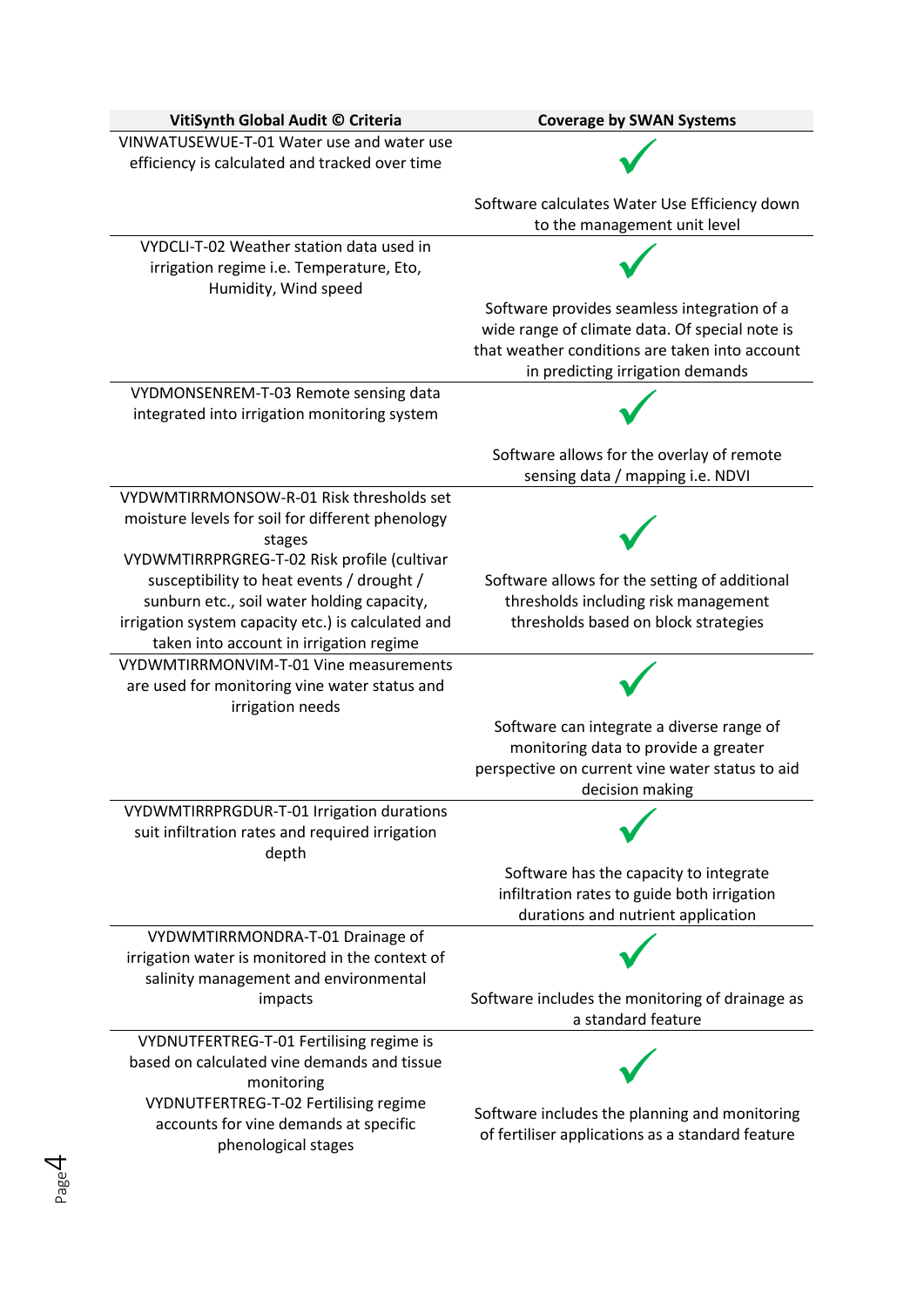| VitiSynth Global Audit © Criteria                                                                                            | <b>Coverage by SWAN Systems</b>                                                                                                                                                                                                                                                                             |
|------------------------------------------------------------------------------------------------------------------------------|-------------------------------------------------------------------------------------------------------------------------------------------------------------------------------------------------------------------------------------------------------------------------------------------------------------|
| VYDNUTFERTREG-T-02 Fertilising regime<br>includes the calculation of both macro and<br>micro nutrient inputs                 |                                                                                                                                                                                                                                                                                                             |
|                                                                                                                              | Software includes nutrient values for many<br>common fertilisers and also the capacity to add<br>your own. Soil ameliorants such as mulch /<br>compost / manure applications are also<br>addressed                                                                                                          |
| MGTBUSPERMEAKPI-M-01 Key performance<br>indicators are set for all major aspects of the<br>business                          |                                                                                                                                                                                                                                                                                                             |
|                                                                                                                              | Software provides a wide range of                                                                                                                                                                                                                                                                           |
|                                                                                                                              | opportunities to develop and monitor KPIs for                                                                                                                                                                                                                                                               |
|                                                                                                                              | irrigation and nutrition management                                                                                                                                                                                                                                                                         |
| MGTBUSPLASTR-M-01 Strategic plans are set<br>and integrated into all major aspects of the<br>business                        |                                                                                                                                                                                                                                                                                                             |
|                                                                                                                              | Software provides a platform for the integration                                                                                                                                                                                                                                                            |
|                                                                                                                              | of strategic plans into irrigation management                                                                                                                                                                                                                                                               |
| MGTBUSKNO-M-01 Knowledge management<br>(retention, traceability, accessibility,<br>transmission) is implemented in all major |                                                                                                                                                                                                                                                                                                             |
| aspects of the business                                                                                                      | Software provides an integrated platform for<br>recording events and management responses<br>related to irrigation and nutrition management.<br>This makes irrigation and nutrition<br>management information available to those<br>who need to know now and in the future i.e. a<br>new irrigation manager |

Page ഥ